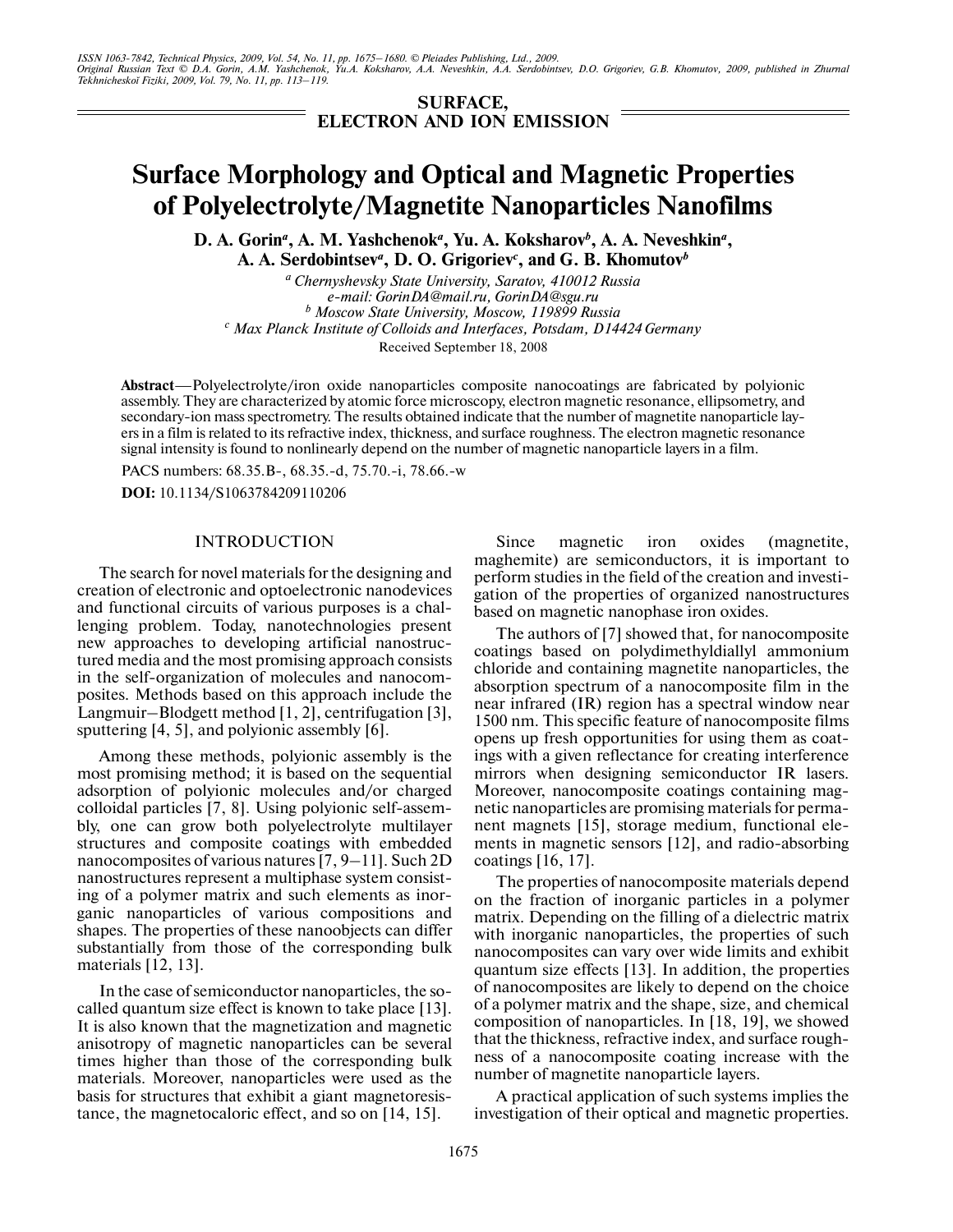$$
\{\bigtriangledown_{\substack{N\text{H}_3^+Cl^--}}+\text{NHCH}_2\text{CH}_2\text{H}_2\text{H}_2\text{CH}_2\text{NH}_3^+}\text{CH}_2\text{CH}_2\text{NH}_3^+}\text{CH}_2\text{CH}_2\text{NH}_3^+}
$$

**Fig. 1.** Structural formulas of the monomeric units of the polyionic molecules.

Moreover, to study the dependence of the physical properties of nanocomposite coatings on the volume fraction of nanoparticles, one should use methods that can determine and control the chemical composition of nanocoatings.

Therefore, the purpose of this work was to study the physical properties of nanocomposite coatings based on polyallylaminehydrochloride/iron oxide nanopar ticles as a function of the volume fraction of nanopar ticles in them. For examination, we applied electron magnetic resonance, secondary-ion mass spectrome try, ellipsometry, and atomic force microscopy.

## EXPERIMENTAL

#### *Materials*

To prepare nanocomposite coatings, we used 0.5M NaCl aqueous solutions of polyallylaminehydrochlo ride (PAH,  $MW \sim 70000$ ) and polyethyleneimine (PEI,  $MW \sim 600000 - 1000000$ ) molecules (Sigma-Aldrich Co.) at a concentration of 2 mg/ml (Fig. 1) [20]. We also used aqueous suspensions of iron oxide  $Fe<sub>3</sub>O<sub>4</sub>$  nanoparticles (Berlin Heart) at a concentration of 3.2 mg/ml. The nanoparticles were stabilized by cit ric acid (the *Z* potential of nanoparticles in an aqueous solution with  $pH = 6.9 \pm 0.2$  was  $-47.7$  mV), and the average nanoparticle size was ≈10 nm [21].

As substrates, we employed chemically cleaned single-crystal (111) silicon wafers. They were boiled in carbon tetrachloride for 15 min, etched in hydrofluo ric acid, and rinsed with distilled water. As a result, the substrate surface had a negative charge in a water phase at  $pH = 5-7$  [22].

To increase the efficiency of the polyelectrolyte film formation and to decrease the film roughness, we used polyethyleneimine to create the first polymer layer [23, 24]. PAH and  $Fe<sub>3</sub>O<sub>4</sub>$  nanoparticles were alternatively deposited onto silicon wafers in a com puter-assisted Poliion-1M device (Saratov, Russia) [18]. The nanocomposite films deposited onto single crystal silicon wafers had the following composition:  $PEI/(Fe<sub>3</sub>O<sub>4</sub>/PAH)<sub>N</sub>$ , where  $N = 6, 11, 16$ .

#### *Experimental Techniques*

**Atomic force microscopy (AFM).** AFM images of nanocomposite films were taken with an INTEGRA SPECTRA (NT-MDT, Russia) microscope in the tapping mode at room temperature (we used cantilevers with a resonance frequency of 302–354 kHz and a bending stiffness of 25–42 N/m). To determine the film thickness, we mechanically removed a local area in a nanocomposite coating and measured the differ ence between the heights of the uncoated and coated substrate.

The AFM images of nanocomposite films were processed with the Gwyddion 2.9 visualization and analysis software package in order to determine the film roughness and thickness. Roughness is known to characterize the uniformity of the film in the direction normal to the substrate/film interface. The average nanocomposite film thickness was determined from at least five height profiles measured on one sample.

**Ellipsometry.** We used ellipsometry to measure the optical parameters and thickness of nanocomposite coatings on single-crystal silicon wafers. Polarization angles  $\Psi$  and  $\Delta$  were measured with an LEF-3M null ellipsometer (wavelength 632.8 nm) in air at angles of incidence of 60° and 70°. Refractive index *n* and film thickness  $\delta$  were determined from experimentally measured polarization angles  $\Psi$  and  $\Delta$  using the single-layer isotropic nonabsorbing film–absorbing iso tropic substrate model [18, 25].

**Secondary-ion mass spectrometry (SIMS).** SIMS studies of nanocomposite films were performed on a device based on an MI-1305 mass spectrometer [26]. An ion beam consisting of positively charged 4- to 8-keV oxygen ions bombarded a sample at an angle of 60° to the normal. The focusing system of the device pro vided an ion beam 1 mm in diameter. The primary beam current was  $1-10$  μA; as a result a substrate was insignificantly heated. The mass numbers to be detected ranged from 1 to 240.

**Electron magnetic resonance (EMR).** EMR studies of polyelectrolyte/magnetite nanoparticles films were carried out with a Varian E-4 EPR X (9.2 GHz) spec trometer at room temperature on rectangular 4 × 10-mm samples.

## RESULTS AND DISCUSSION

Figure 2 shows AFM images of the surfaces of nanocomposite films. Arithmetical mean roughness  $R_a$  of the films was  $10 \pm 1$ ,  $15 \pm 1$ , and  $18 \pm 2$  nm for  $N =$ 6, 11, and 16 (where *N* is the number of magnetite nanoparticle layers), respectively. These roughnesses are seen to be comparable with or larger than the aver age nanoparticle size. For a nanocomposite film with  $N = 16$ , the roughness is more than twice as large as the nanoparticle size. The increase in the roughness indi cates the formation of clusters or aggregates from nanoparticles, which also promotes a further increase in the film roughness during the further growth.

Table 1 gives the film thickness determined by AFM and ellipsometry without regard for the absorp tion in nanocomposite coatings.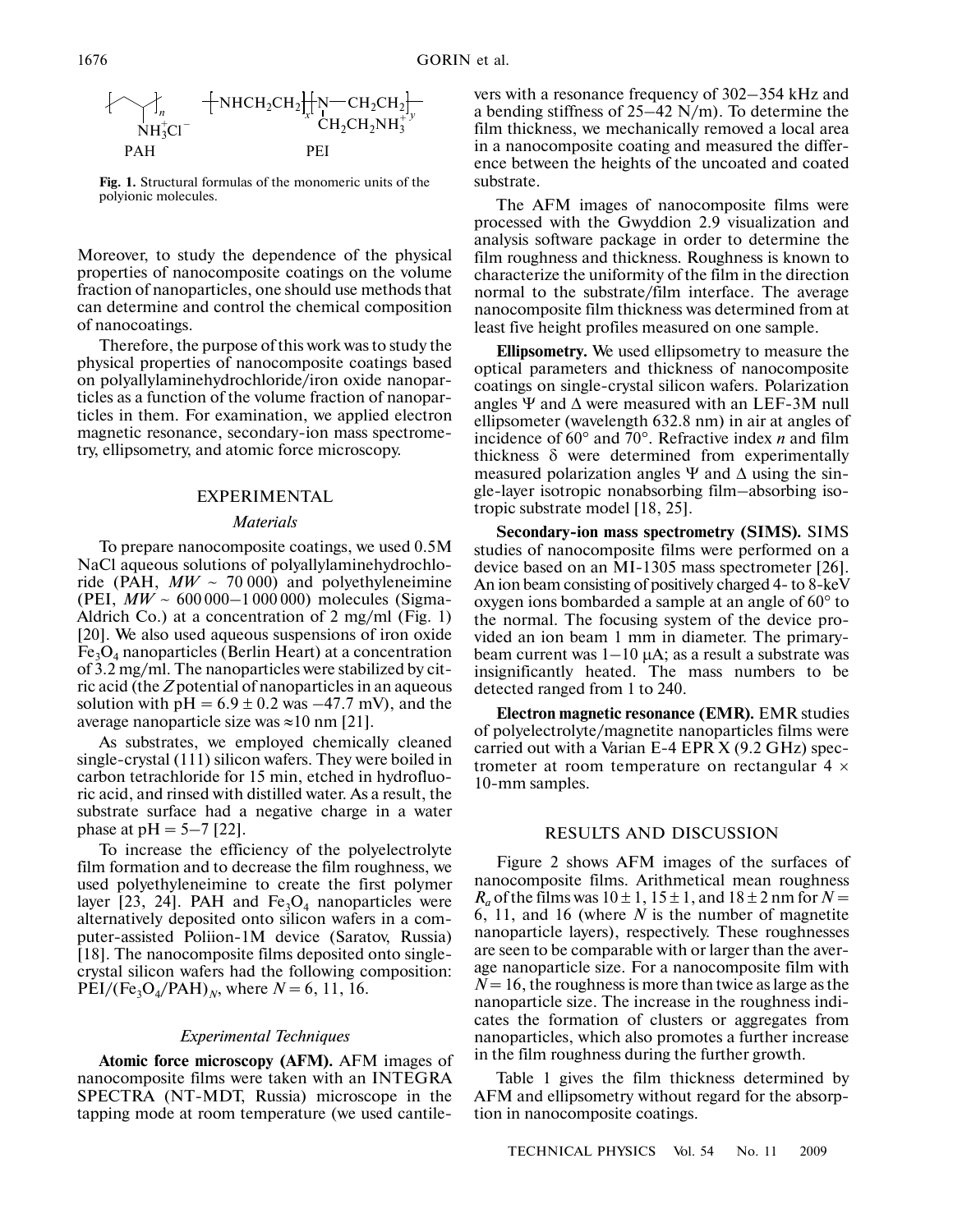

**Fig. 2.** AFM images of nanocomposite films: (a)  $PEI/(Fe<sub>3</sub>O<sub>4</sub>/PAH)<sub>6</sub>$ , (b)  $PEI/(Fe<sub>3</sub>O<sub>4</sub>/PAH)<sub>11</sub>$ , and (c)  $PEI/(Fe<sub>3</sub>O<sub>4</sub>/PAH)<sub>16</sub>$ .

TECHNICAL PHYSICS Vol. 54 No. 11 2009



**Fig. 3.** Refractive index of a nanofilm vs. the number of adsorbed layers: (circles) PEI/(PAH/PSS) and (squares)  $PEI/(Fe<sub>3</sub>O<sub>4</sub>/PAH).$ 

Figure 3 shows the refractive index of the nano composite films as a function of the number of adsorbed layers and the refractive indices of polyelec trolyte coatings free of magnetite nanoparticles. The average refractive index  $(n_a = 1.48)$  and the average layer thickness  $(\delta = 2.1 \pm 0.1 \text{ nm})$  of the PEI/(PAH/PSS) films and the dependence of the film thickness on the number of adsorbed layers agree with the results in [27, 28]. The thickness and refractive index of the nanocomposite films change as the frac tion of magnetite nanoparticles in a polyelectrolyte film increases. The use of iron oxide nanoparticles for creating nanocomposite coatings leads to an increase in the refractive index of the film and its thickness at the same number of layers.

We estimated the volume fraction *f* of iron oxide nanoparticles in nanocomposite films using an effec tive dielectric medium model. In general form, we can calculate effective permittivity  $\varepsilon_{\text{eff}}$  of a host medium (with permittivity ε*h*) containing two types of spherical inclusions with permittivities  $\varepsilon_a$  and  $\varepsilon_b$  using the expression [29]

$$
\frac{\varepsilon_{\text{eff}} - \varepsilon_h}{\varepsilon_{\text{eff}} + 2\varepsilon_h} = f_a \frac{\varepsilon_a - \varepsilon_h}{\varepsilon_a + 2\varepsilon_h} + f_b \frac{\varepsilon_b - \varepsilon_h}{\varepsilon_b + 2\varepsilon_h} + \dots,
$$
 (1)

where  $f_a$  and  $f_b$  are the volume fractions of the components with permittivities  $\varepsilon_a$  and  $\varepsilon_b$ , respectively. For our films, we employed the following two approxima tions [29]:

Maxwell–Garnett (MG) approximation

$$
f_a = \left(\frac{\varepsilon_{\text{eff}} - \varepsilon_b}{\varepsilon_{\text{eff}} + 2\varepsilon_b}\right) \left(\frac{\varepsilon_a + 2\varepsilon_b}{\varepsilon_a - \varepsilon_b}\right),\tag{2}
$$

Bruggeman (Br) approximation

$$
f_a = \frac{(\varepsilon_{\text{eff}} - \varepsilon_b) \left(\frac{2}{3} \varepsilon_{\text{eff}} + \frac{1}{3} \varepsilon_a\right)}{\varepsilon_{\text{eff}} (\varepsilon_a - \varepsilon_b)}.
$$
 (3)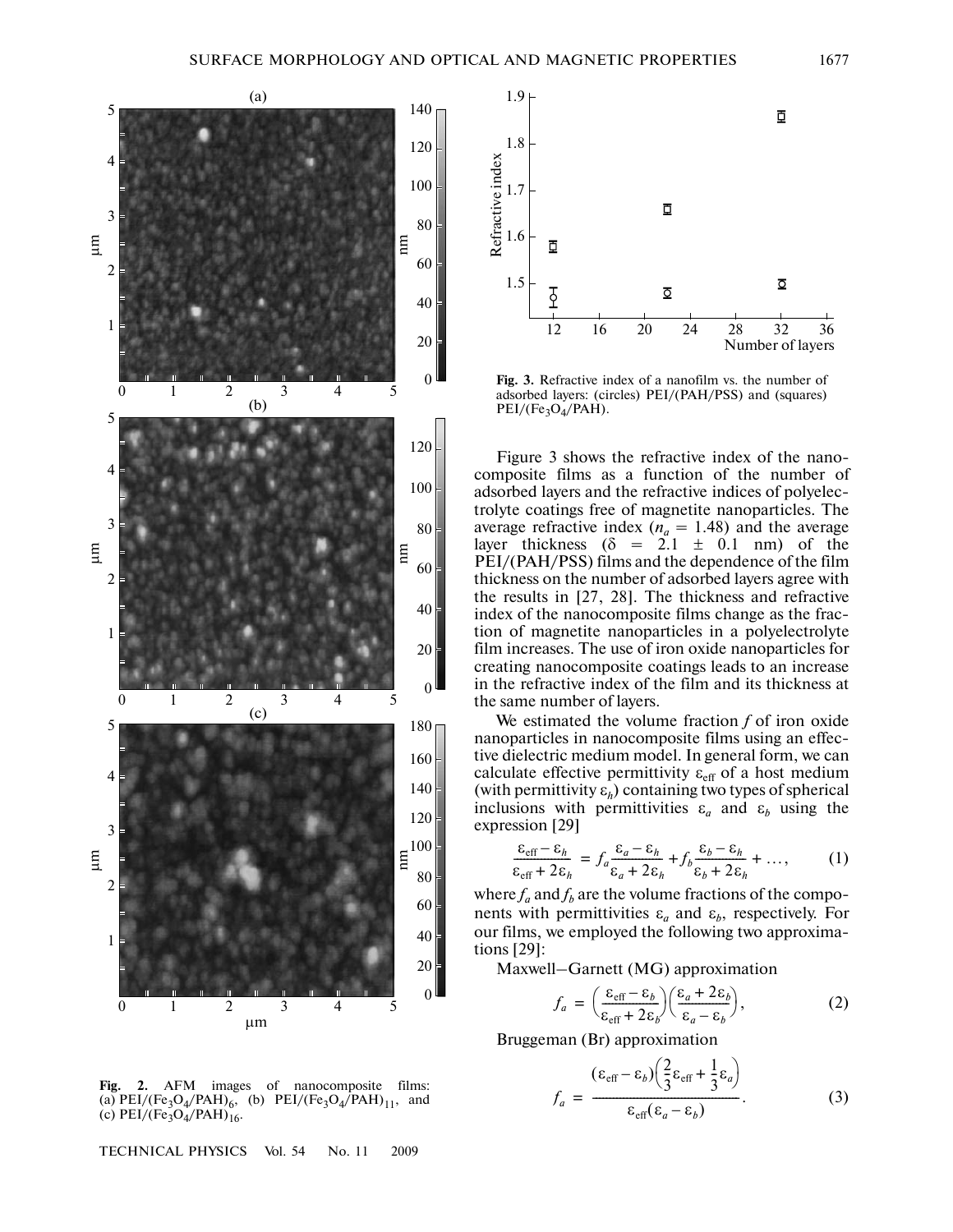**Table 1.** Volume fractions of iron oxide nanoparticles in a nanocomposite film calculated using the Maxwell–Garnett (MG) and Bruggeman (Br) approximations and the nanocomposite film thicknesses determined by ellipsometry and atomic force microscopy

| Film structure           | f of magnetite $(MG)$ | f of magnetite $(Br)$ | $\delta$ , nm (AFM) | $\delta$ , nm (ellipsometry) |
|--------------------------|-----------------------|-----------------------|---------------------|------------------------------|
| $PEI/(Fe3O4/PAH)6$       | 0.13                  | 0.12                  | $58 \pm 2$          | $50 \pm 3$                   |
| $PEI/(Fe3O4/PAH)11$      | 0.25                  | 0.24                  | $84 \pm 8$          | $73 \pm 1$                   |
| $PEI/(Fe_3O_4/PAH)_{16}$ | 0.55                  | 0.53                  | $111 \pm 5$         | $103 \pm 2$                  |

The calculated volume fractions of magnetite nanoparticles in nanocomposite films are listed in Table 1. An analysis of the volume fractions of iron oxide nanoparticles calculated in terms of the Max well–Garnett and Bruggeman approximations sug gests that the refractive index of the nanocomposite coating increases with the volume fraction of magne tite nanoparticles. This behavior was observed experi mentally. The experimental data also agree well with the results in [19].

The SIMS results of studying nanocomposite films also support the increase in the volume fraction of magnetite nanoparticles in nanocomposite coatings.

The inset in Fig. 4 shows the mass spectra of an open substrate and the substrate coated with a film containing iron oxide nanoparticles. The curve of the coated substrate contains pronounced iron mass peaks (54, 56, 57u), which are absent in the case of the uncoated substrate. This fact confirms the transfer of magnetite nanoparticles to a single-crystal silicon wafer during polyionic assembly adsorption. Figure 4 also shows the SIMS concentration profiles of the nanocomposite films. The ion-beam speed was main tained at the same level. The time it takes for a



**Fig. 4.** Yield of secondary iron ions vs. the time of action of an ion beam on nanocomposite films (solid line)  $PEI/(Fe<sub>3</sub>O<sub>4</sub>/PAH)<sub>6</sub>$ , (dashed line)  $PEI/(Fe<sub>3</sub>O<sub>4</sub>/PAH)<sub>11</sub>$ , and (dot-and-dash line)  $PEI/(Fe<sub>3</sub>O<sub>4</sub>/PAH)<sub>16</sub>$ . The vertical lines in the curves indicate the time it takes for the film to be etched through.

 $PEI/(Fe<sub>3</sub>O<sub>4</sub>/PAH)<sub>6</sub>$  nanocomposite film to be etched through (the beginning of the decrease in the curves in Fig. 4) is substantially shorter than the etching time of a PEI/(Fe<sub>3</sub>O<sub>4</sub>/PAH)<sub>11</sub> film. The time it takes for a  $PEI/(Fe<sub>3</sub>O<sub>4</sub>/PAH)<sub>16</sub> coating to be etched through is com$ parable with the etching time of a  $PEI/(Fe<sub>3</sub>O<sub>4</sub>/PAH)<sub>1</sub>$ film. Since the number of iron atoms in a film is propor tional to the number of adsorbed layers, these results demonstrate that the iron atom concentration in the  $PEI/(Fe<sub>3</sub>O<sub>4</sub>/PAH)<sub>16</sub>$  film is highest. In turn, this finding corroborates the assumption that the volume frac tion of magnetite nanoparticles increases in the films.



**Fig. 5.** EMR spectra of a  $PEI/(Fe<sub>3</sub>O<sub>4</sub>/PAH)<sub>16</sub>$  film for applied magnetic field  $H_0$  oriented (a) parallel and (b) normal to the film plane.

TECHNICAL PHYSICS Vol. 54 No. 11 2009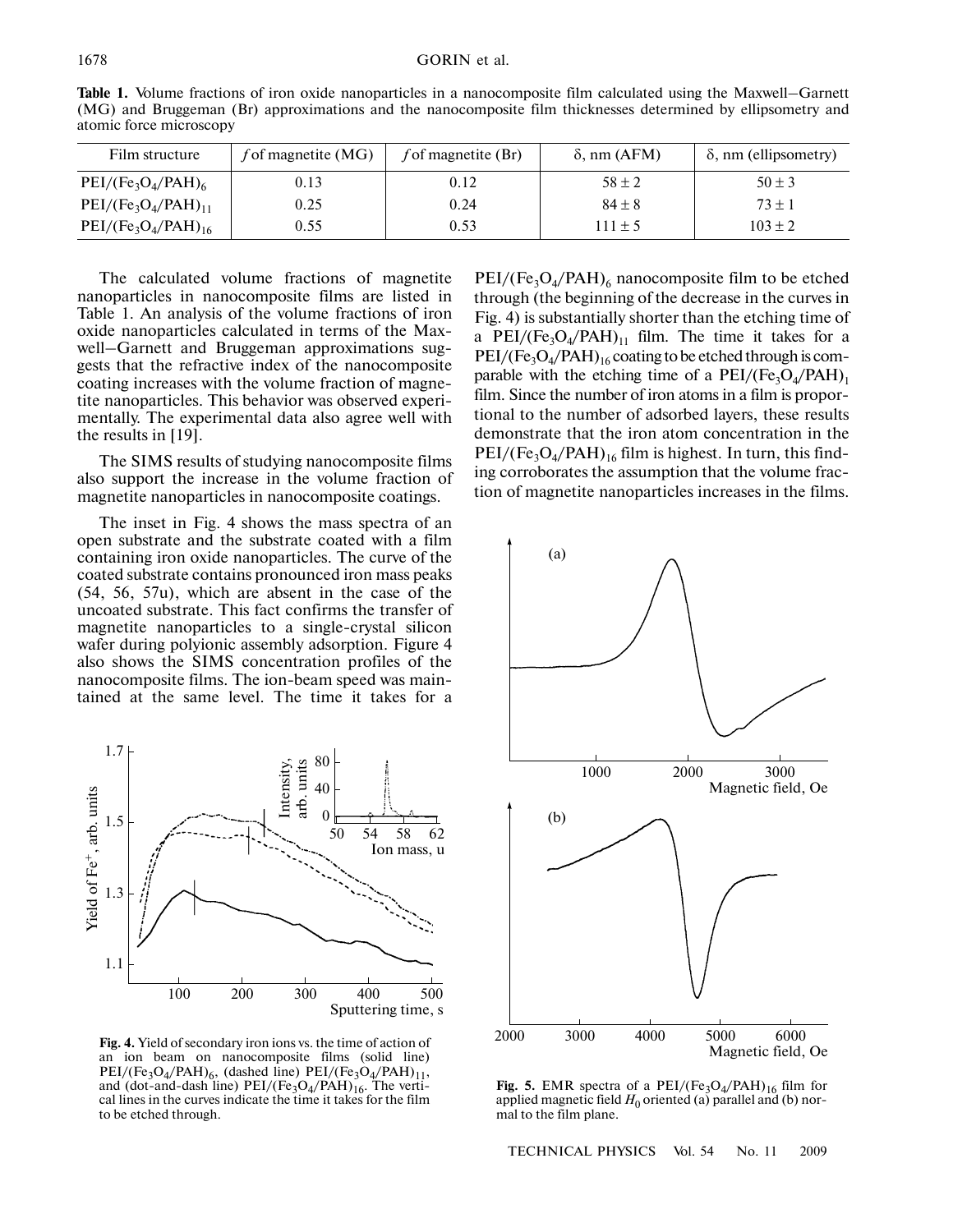Film structure  $\left| \right|_{\left| \right| = 1}$ arb.units  $I_{\parallel}$ , arb.units Δ*Hpp*⊥, Oe Δ*Hpp*||, Oe  $PEI/(Fe<sub>3</sub>O<sub>4</sub>/PAH)<sub>6</sub>$  155 60  $710 \pm 10$  660 ± 10  $PEI/(Fe<sub>3</sub>O<sub>4</sub>/PAH)<sub>11</sub>$  385 590 560 ± 10 570 ± 10  $PEI/(Fe_3O_4/PAH)_{16}$  1345 2350  $510 \pm 10$  570  $\pm 10$ 

**Table 2.** EMR characteristics for samples of two orienta tions

Note:  $\perp$  (||) indicates that an applied magnetic field is normal (parallel) to the film plane. *I* is the microwave absorption intensity (per unit area in the film), and  $\Delta H_{pp}$  is the EMR line width.

The further decrease in the concentration profile in the films is caused by the crater effect [30].

A nonlinear character of the dependence of the properties of the films on the number of  $Fe_3O_4$ /PAH layers *N* in them is also supported by the EMR results. The EMR spectra (Fig. 5) of all films  $(N = 6, 11, 16)$ contain an intense broad line ( $\Delta H_{pp} = 500-700$  Oe), and effective spectroscopic splitting factor  $g_{\text{eff}}$  depends on the film plane orientation with respect to applied magnetic field  $H_0$ . To calculate the effective *g* factor, we used the formula

$$
g_{\rm eff} = 2.0023(H_e/H_R), \tag{4}
$$

where  $H_R$  is the effective resonance field calculated by the peak-to-peak method and  $H_e$  is the resonance field corresponding to the *g* factor of a free electron. When the film plane is rotated from a position normal to an applied magnetic field to a position parallel to it,  $g_{\text{eff}}$ changes from 1.4 to 2.7.

Table 2 presents the values of line width  $\Delta H_{pp}$  and magnetic resonance signal intensity *I*. It is interesting that, as the number of magnetic layers increases, the resonance signal does not broaden or even narrows,



**Fig. 6.** Characteristics of the films vs. the number of Fe3O4/PAH layers *N*: (circles) film thickness (Table 1, AFM), (squares) magnetite content (Table 1, Br approxi mation), and (triangles) EMR signal intensity (the sum of the first two columns in Table 2). All values are normalized by the corresponding values at  $N = 6$ .

TECHNICAL PHYSICS Vol. 54 No. 11 2009

which can be due to an increase in the magnetic homogeneity of the samples.

The significant anisotropy in the effective *g* factor of the resonance line in nanocomposite films with iron oxide nanoparticles indicates a substantial magnetiza tion in them. To estimate the magnetization of the samples, we use the following Kittel formula for a fer romagnetic resonance signal from a magnetic disk with allowance for the demagnetizing factor [31]:

$$
\omega_0/|\gamma| = (H_{R,\parallel}(H_{R,\parallel} + 4\pi M))^{1/2}, \tag{5}
$$

$$
\omega_0/|\gamma| = H_{R,\perp} - 4\pi M. \tag{6}
$$

Here,  $\omega_0/|\gamma|$  is the resonance field for a ball sample; for bulk magnetite, it corresponds to  $g_{\text{eff}} = 2.12$ .

The magnetizations of the samples (150 kA/m) cal culated by Eqs. (5) and (6) are approximately three times lower than that of the bulk phase of crystalline magnetite (480 kA/m).

The EMR line width and shape are almost inde pendent of *N*. However, the EMR line intensity increases substantially with the number of magnetic layers (Fig. 6). For comparison, Fig. 6 also shows the relative change in the film thickness and the magnetite content in films. As is seen from Fig. 6, the nonlinear increase in the EMR signal intensity is caused by an increase in the density of the magnetic part of the films. As *N* increases, the magnetic layers become denser, which is likely due to an increase in their roughness. Since the EMR parameters (line width, effective *g* factor) change only weakly under these con ditions, nanoparticles do not agglomerate and only the average interparticle distance decreases.

## **CONCLUSIONS**

We prepared polyelectrolyte/iron oxide nanoparti cles magnetic nanocomposite films on single-crystal silicon wafers. As the number of layers increases, the refractive index and roughness of the nanocomposite films increase. We studied the polyelectrolyte/magne tite nanoparticles multilayer structures by secondary ion mass spectrometry and found that the increase in the refractive index and roughness of the films is related to an increase in the volume fraction of iron oxide nanoparticles. The volume fraction of iron oxide nanoparticles in a nanocomposite film is estimated using an effective medium model.

With electron magnetic resonance, we detected a significant anisotropy in the effective factor of the spectroscopic splitting of a resonance line and a noticeable nonlinearity in the dependence of the microwave absorption intensity on the number of magnetic nanoparticle layers in a film.

These results indicate that the optical and magnetic properties of the nanocomposite coatings can be con trolled by varying the number of magnetic nanoparti cle layers in them.